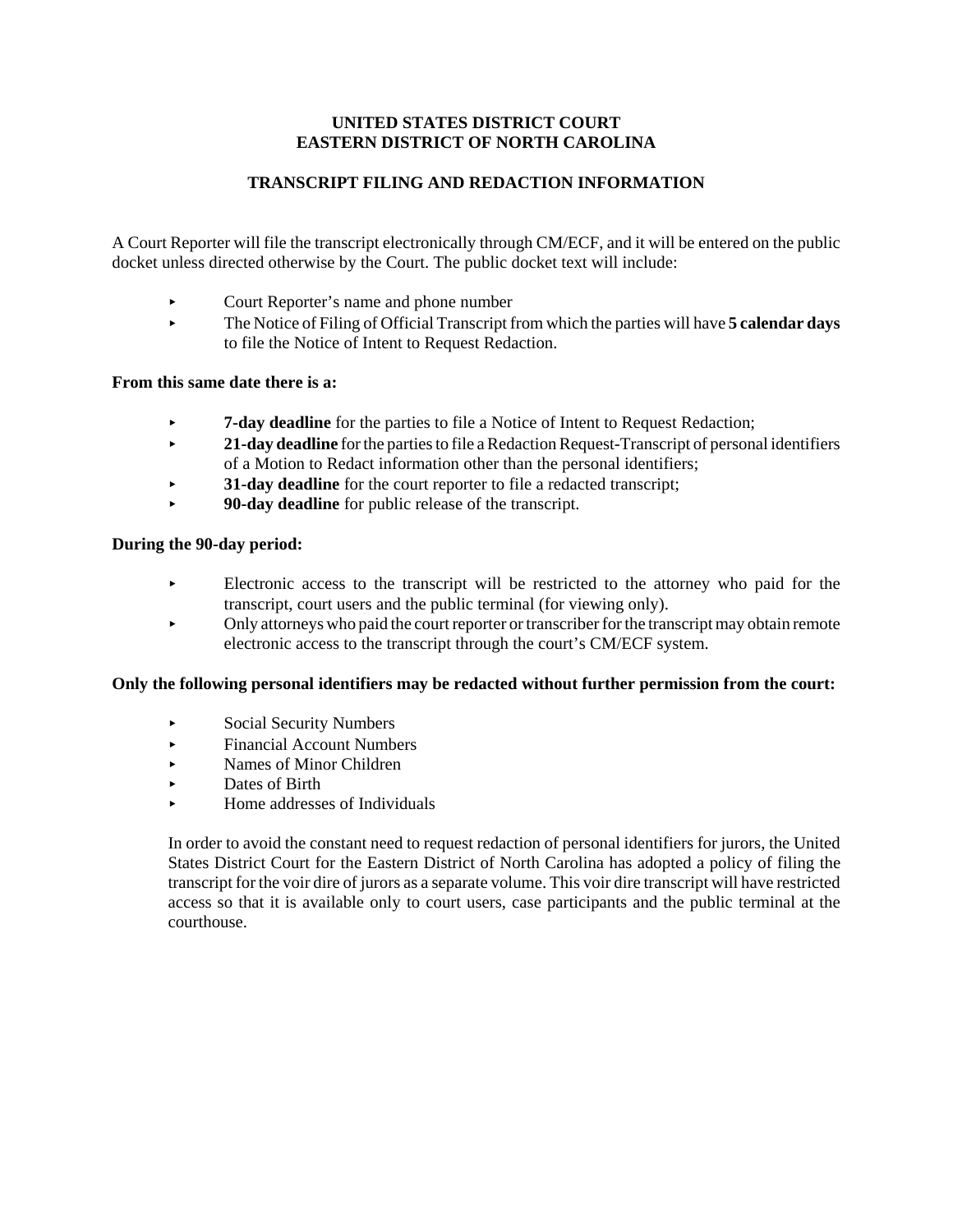### **Notice of Intent to Request Redaction**<sup>1</sup>

Attorneys have 7 calendar days from the Notice of Filing Official Transcript to file a Notice of Intent to Request Redaction. Both the docket entry and the document will be electronically available to the public. This Notice **SHOULD NOT INCLUDE** any actual personal identifiers. If a party fails to request redaction within this time frame, the transcript will be made available, without redaction, at the end of the 90-day period.

### **Redaction Request-Transcript**

A redaction request must be filed within the 21-day period and must include a statement indicating where the personal identifiers appear in the transcript by page and line and how they are to be redacted. **Example:** "Social Security Number 123-45-6789 on page 12, line 9 should be redacted to read xxx-xx-6789."

The docket entry will be made available to the public by remote access, but the document will be restricted to court users, case participants and the public terminal.

### **Motion to Redact Transcript**<sup>2</sup>

This Motion should be filed if a party wants to redact information other than the personal identifiers set forth above and should be served on all parties and the court reporter within the 21-day period.

### **Redacted Transcript**

The redacted transcript will be filed electronically by the court reporter within the 31-day period, if only personal identifier redactions are requested. The redacted transcript will be released for remote electronic access when the original 90-day period has ended.

### **90-day Release Date**

The most recent version of the transcript will be released for remote electronic access. If a redacted transcript has been filed, the original transcript will remain restricted to court users and the public terminal (for viewing only.)

### **Sealed Transcripts**

Sealed transcripts will not be available for viewing via CM/ECF until there is an Order directing that the transcript shall be unsealed. In addition, a Court Reporter is unable to electronically file a sealed transcript into CM/ECF. The Clerk's Office will uplaod the sealed transcript to a specific event that generates a docket entry identifying the judge who held the proceeding, the court reporter who recorded the proceeding, and the type of proceeding. The docket entry will display no further details regarding the proceeding and will not allow access to the image of the sealed transcript.

<sup>&</sup>lt;sup>1</sup>During the 90-day restriction period, if a Notice of Intent to Request Redaction is filed, the transcript will not be released for remote electronic access.

 $2$ If any party wishes to redact information other than the personal identifiers listed herein, that party must request leave of the Court. If such a motion is filed, the transcript restriction will remain until the Court makes a ruling, even if the 90-day restriction period has ended.